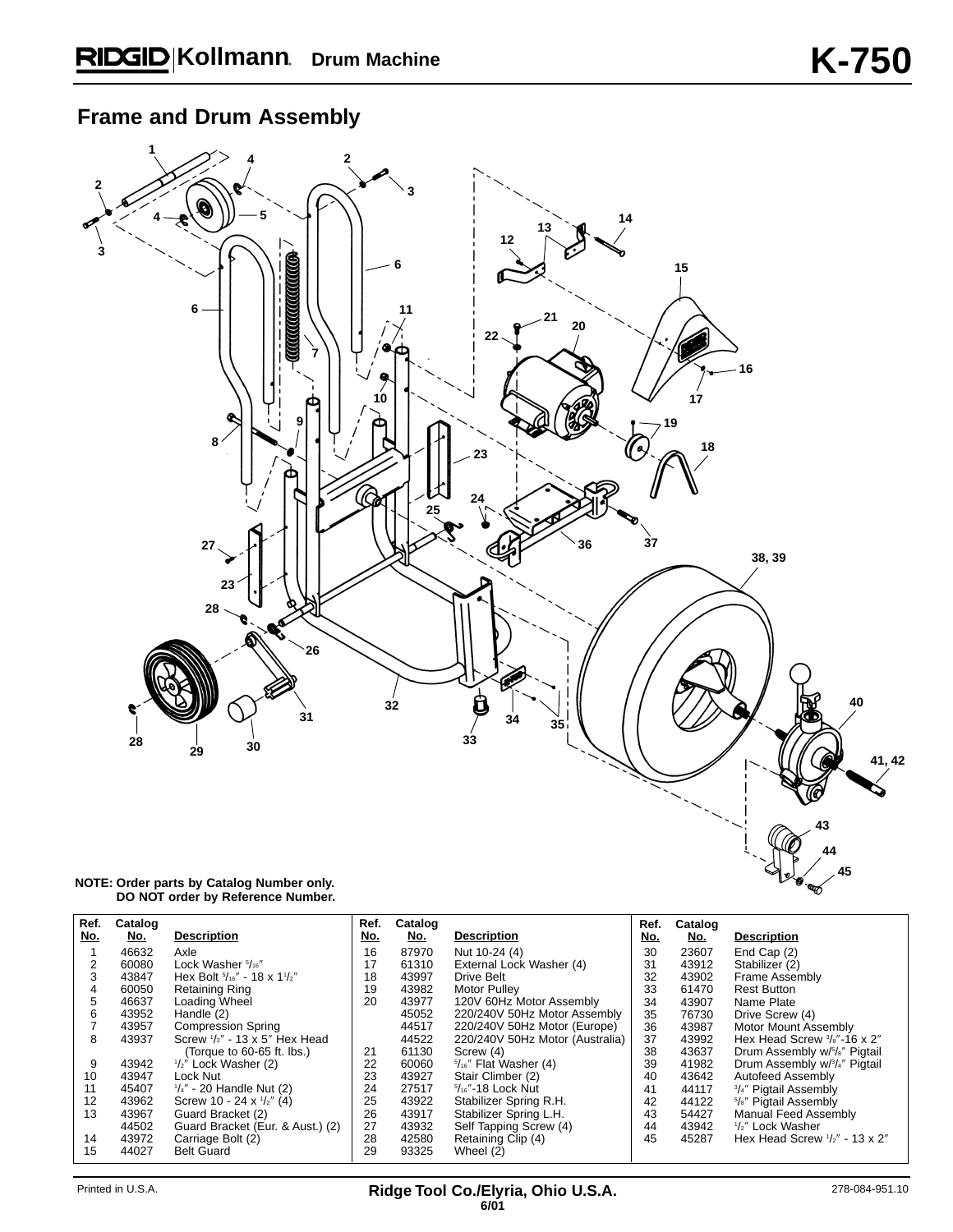# **Kollmann Drum Machine K-750**

| <b>Drum Assembly</b>                                                                                                                          |                                                                                                                                                                                  |                                                                                                                                                                                                                                                                                                                                                                                                                                                                                                                                             |                                                                                        |
|-----------------------------------------------------------------------------------------------------------------------------------------------|----------------------------------------------------------------------------------------------------------------------------------------------------------------------------------|---------------------------------------------------------------------------------------------------------------------------------------------------------------------------------------------------------------------------------------------------------------------------------------------------------------------------------------------------------------------------------------------------------------------------------------------------------------------------------------------------------------------------------------------|----------------------------------------------------------------------------------------|
|                                                                                                                                               |                                                                                                                                                                                  | <b>COLOR</b><br>2 <sub>1</sub><br>3<br>NOTE: Order parts by Catalog Number only.<br>DO NOT order by Reference Number.                                                                                                                                                                                                                                                                                                                                                                                                                       | 'O<br>Jo)                                                                              |
| Ref.<br>No.<br>$\mathbf{1}$<br>$\boldsymbol{2}$<br>3<br>4<br>$\mathbf 5$<br>6<br>$\overline{7}$<br>8<br>9<br>10<br>11<br>12<br>13<br>14<br>15 | Catalog<br>No.<br>43637<br>41982<br>44002<br>44007<br>44012<br>44017<br>44022<br>44032<br>27517<br>44037<br>44117<br>44122<br>89815<br>44057<br>44047<br>44042<br>44052<br>45150 | <b>Description</b><br>Drum Assembly w/5/s" Pigtail<br>Drum Assembly w/3/4" Pigtail<br>Drum Shaft<br><b>Thrust Washer</b><br>Flat Head Screw (6)<br>Support Hub<br>Spindle Bearing<br>Drum<br>$5/16''$ - 18 Lock Nut (10)<br>Guide Tube Assembly<br><sup>3</sup> / <sub>4</sub> " Pigtail Assembly<br><sup>5</sup> /s" Pigtail Assembly<br><b>Grease Fitting</b><br>Hex Nut $\frac{5}{8}$ " - 18<br>Internal Lock Washer<br><sup>5</sup> / <sub>8</sub> " Flat Washer<br>Screw '/4" - 20 x <sup>5</sup> /8" S.H. (3)<br>1/4" Lock Washer (3) | 8<br>Ŵ<br>6<br>$\mathscr{O}_{\mathscr{O}}$<br>15<br>12<br>$\dot{10}$<br>13<br>11<br>14 |

## **Autofeed Assembly**

| Ref.<br>No.    | Catalog<br>No. | <b>Description</b>            |
|----------------|----------------|-------------------------------|
|                | 43642          | Autofeed Assembly             |
| 1              | 93580          | Feed Knob                     |
| 2              | 93500          | Retaining Ring                |
| 3              | 93600          | <b>Knurled Nut</b>            |
| 4              | 93475          | <b>Ball Holder</b>            |
| 5              | 93375          | Spring                        |
| 6              | 44062          | Moveable Roller Holder        |
| $\overline{7}$ | 44067          | Autofeed Housing              |
| 8              | 43942          | 1/2" Lock Washer (2)          |
| 9              | 45287          | Screw 1/2" - 13 x 2" Hex Head |
|                |                | (Torque to 25-30 ft. lbs.)    |
| 10             | 44092          | Roller Holder Cam (2)         |
| 11             | 45417          | Stationary Roller Hld (2)     |
| 12             | 44082          | Actuator Pin (6)              |
| 13             | 44077          | Ball Bearing (3)              |
| 14             | 93460          | Spacer (6)                    |
| 15             | 44102          | <b>Bolt Retainer</b>          |
| 16             | 44112          | Retaining Ring                |
| 17             | 44107          | <b>Feed Actuator</b>          |
| 18             | 93630          | Clutch Handle Assembly        |
| 19             | 44097          | Torsion Spring (3)            |
| 20             | 68367          | Thrust Washer (4)             |
| 21             | 68372          | Spacer (2)                    |

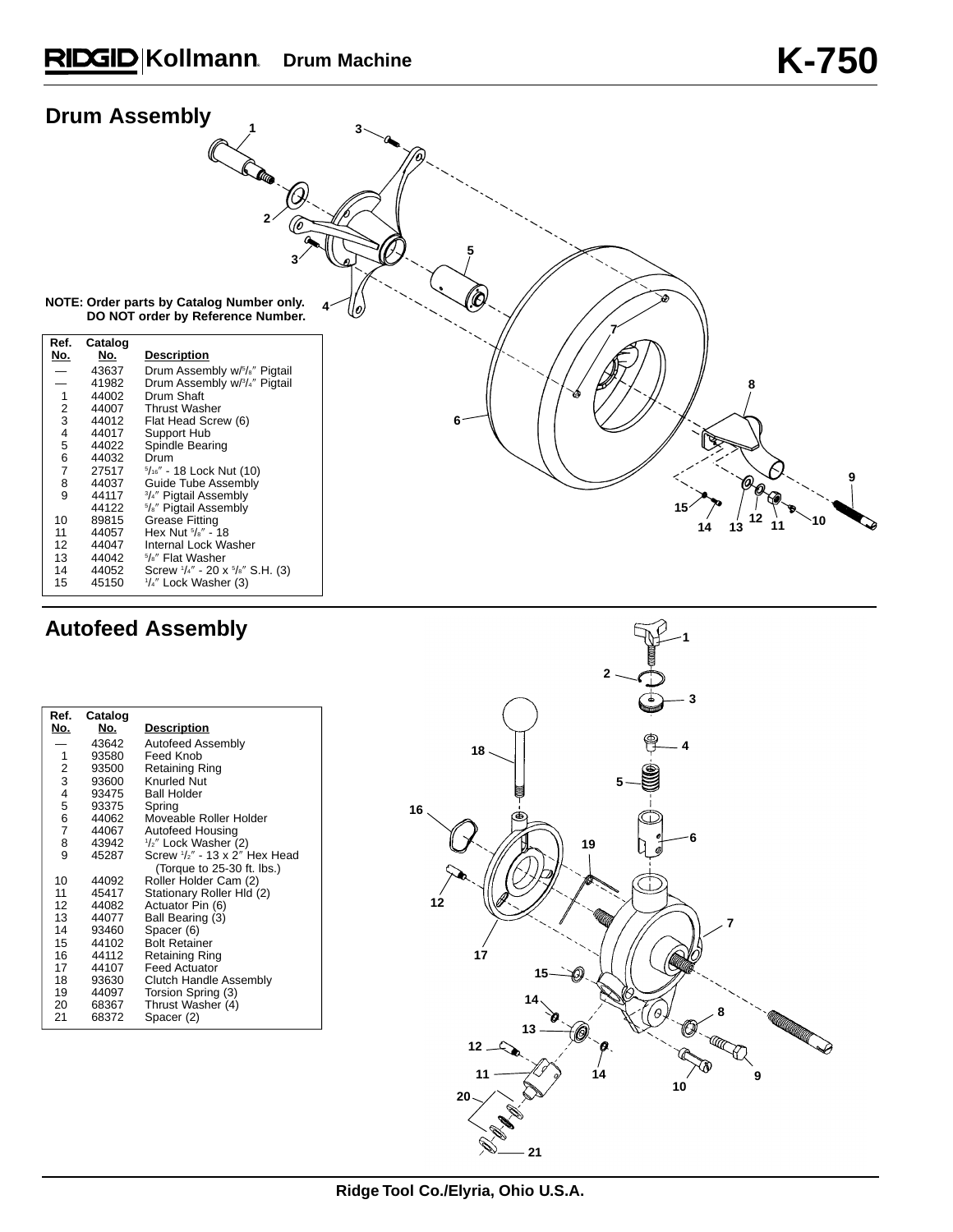#### **120V 60 Hz Motor**

#### **NOTE: Order parts by Catalog Number only. DO NOT order by Reference Number.**

| Ref.<br>No. | Catalog<br>No. | <b>Description</b>        |
|-------------|----------------|---------------------------|
| 1           | 23507          | Rubber Boot               |
| 2           | 61490          | Switch Guard              |
| 3           | 23512          | <b>Rubber Washer</b>      |
| 4           | 41817          | Switch                    |
| 5           | 23687          | For/Rev Label             |
| 6           | 44877          | Lead Wire Assembly        |
| 7           | 32992          | Air Switch                |
| 8           | 96265          | <b>Strain Relief</b>      |
| 9           | 67422          | <b>Thermal Protector</b>  |
| 10          | 70447          | 120V 60Hz Motor Assembly  |
|             |                | (Includes Ref. No. 1 - 9) |
| 11          | 50517          | 120V Power Cord w/GFCI    |
| 12          | 44635          | Wire Nut                  |
| 13          | 44072          | Foot Switch Assembly      |
| 14          | 35142          | Hose Clamp                |



### **Wiring Diagram 120V 60 Hz Motor**